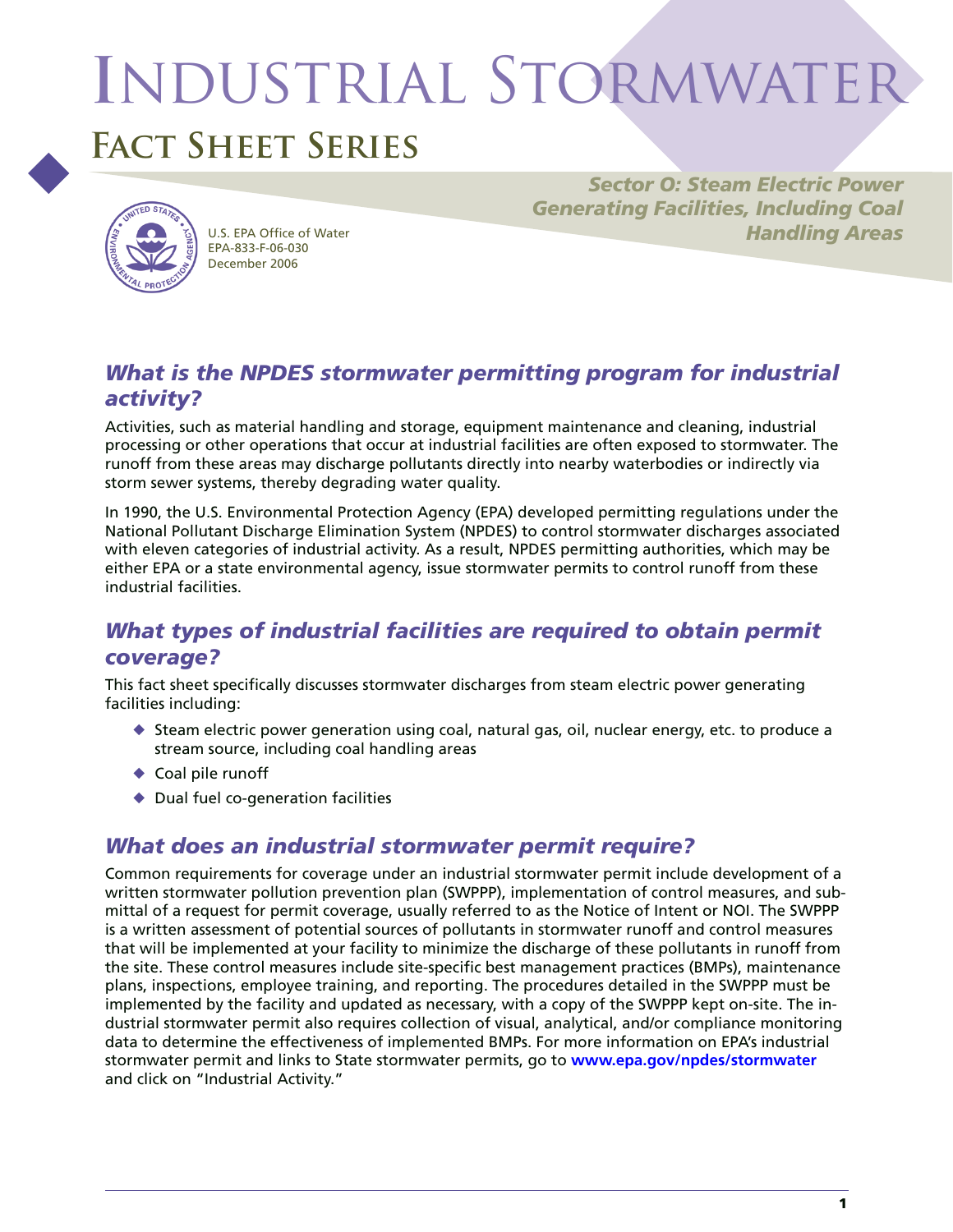# *What pollutants are associated with activities at my facility?*

Pollutants conveyed in stormwater discharges from steam electric generating facilities, including coal handling areas, will vary. There are a number of factors that influence to what extent industrial activities and significant materials can affect water quality.

- ◆ Geographic location
- ◆ Topography
- ◆ Hydrogeology
- ◆ Extent of impervious surfaces (e.g., concrete or asphalt)
- ◆ Type of ground cover (e.g., vegetation, crushed stone, or dirt)
- ◆ Outdoor activities (e.g., material storage, loading/unloading, vehicle maintenance)
- $\blacklozenge$  Size of the operation
- ◆ Type, duration, and intensity of precipitation events

Pollutants may be present in stormwater as a result of outdoor activities associated with steam electric power generating facilities such as: material handling and transport operations; waste disposal; and deposition of airborne particulate matter. In addition, sources of pollutants other than stormwater, such as illicit connections, spills, and other improperly dumped materials, may increase the pollutant loadings discharged receiving waters.

Although there are many activities that occur at a facility, this fact sheet only discusses those activities that occur outdoors and where activities or materials may be exposed to precipitation. The primary and largest potential source of stormwater pollutants from fossil-fueled steam electric generating facilities is ash refuse piles. Vanadium, sodium, sulfur, and nickel are all common elements found in oil ash. Silica, alumina, ferric oxide, calcium oxide, magnesium oxide, and sodium and potassium oxides are all common.

The activities, pollutant sources, and pollutants detailed in Table 1 are commonly found at steam electric generating facilities, including coal handling areas.

| <b>Activity</b>                         | <b>Pollutant Source</b>                                                                           | <b>Pollutant</b>                                                                                                         |
|-----------------------------------------|---------------------------------------------------------------------------------------------------|--------------------------------------------------------------------------------------------------------------------------|
| Above ground liquid<br>storage tanks    | External corrosion and structural failure                                                         | Fuel, oil and grease (O&G), heavy<br>metals, ammonia, chloride, sodium<br>hydroxide, and other materials being<br>stored |
|                                         | Installation problems                                                                             |                                                                                                                          |
|                                         | Spills due to operator error                                                                      |                                                                                                                          |
|                                         | Failure of piping systems                                                                         |                                                                                                                          |
|                                         | Leaks or spills during pumping of liquids from barges,<br>trucks, rail cars to a storage facility |                                                                                                                          |
| Vehicle and<br>equipment<br>maintenance | Parts cleaning                                                                                    | Oil and grease (O&G), heavy metals,<br>chlorinated solvents, acid/alkaline<br>wastes, ethylene glycol                    |
|                                         | Spills of oil, degreasers, hydraulic fluids, transmission<br>fluid, radiator fluids               | Oil and grease (O&G), arsenic, heavy<br>metals, organics, chlorinated solvents,<br>ethylene glycol                       |
|                                         | Fluids replacement                                                                                | Oil and grease (O&G), arsenic, heavy<br>metals, organics, fuel                                                           |

*Table 1. Common Activities, Pollutant Sources, and Associated Pollutants at Steam Electric Generating Facilities, including Coal Handling Areas*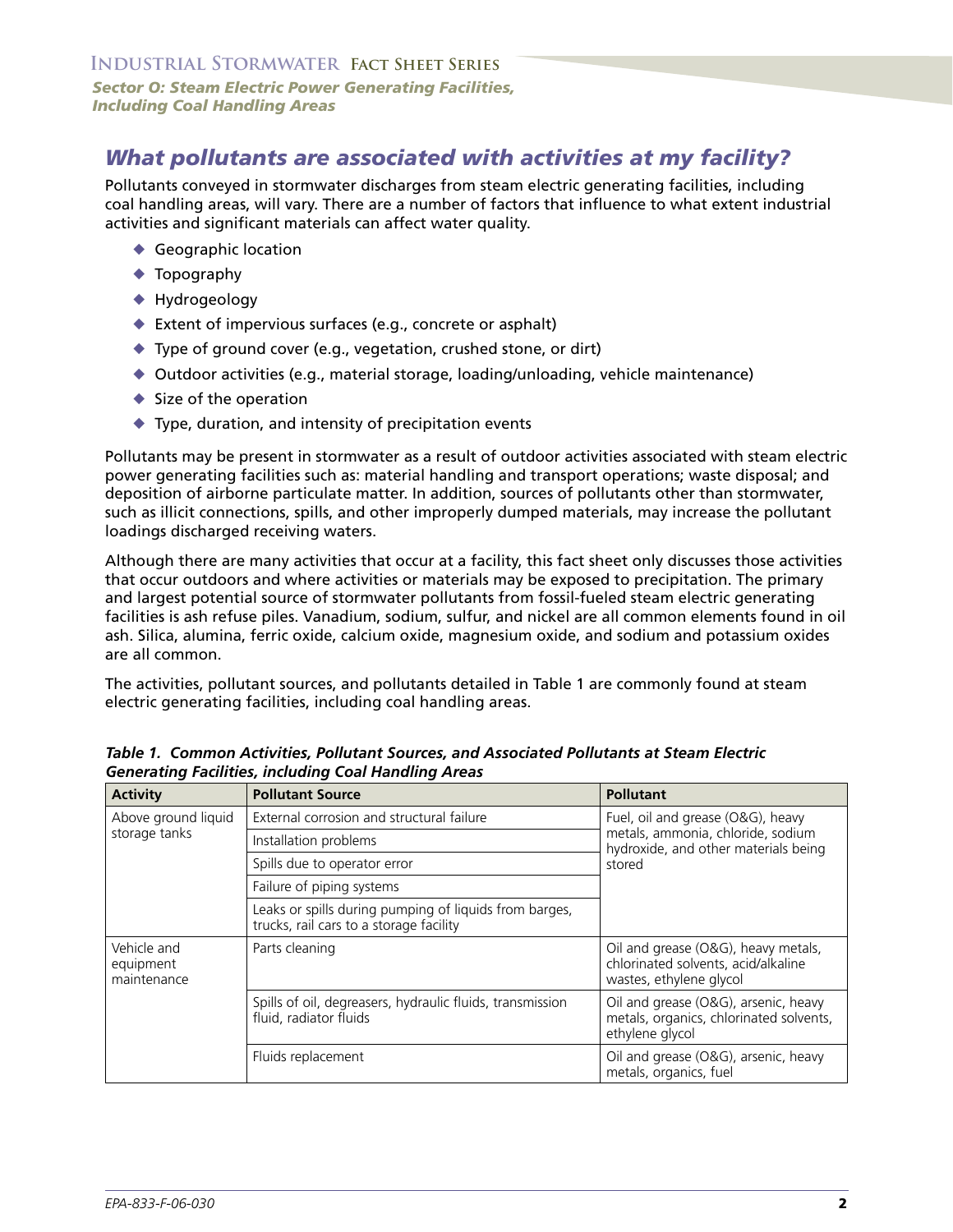| <b>Activity</b>                      | <b>Pollutant Source</b>                                                       | <b>Pollutant</b>                                                            |
|--------------------------------------|-------------------------------------------------------------------------------|-----------------------------------------------------------------------------|
| Fueling operations                   | Spills and leaks during fuel delivery                                         | Fuel, oil and grease (O&G), heavy<br>metals                                 |
|                                      | Spills caused by "topping off" fuel tanks                                     |                                                                             |
|                                      | Leaking storage tanks                                                         |                                                                             |
|                                      | Allowing rainfall on the fuel area or stormwater to run<br>onto the fuel area |                                                                             |
| Coal handling areas                  | Coal storage                                                                  | Suspended solids, copper, iron,<br>aluminum, nickel, and trace metals       |
|                                      | Fugitive dust emissions from coal handing                                     |                                                                             |
|                                      | Spills during delivery                                                        |                                                                             |
|                                      | Offsite tracking of coal dust                                                 |                                                                             |
| Ash handling areas,<br>ash landfills | Spills during transfer of ash to landfills                                    | Suspended solids, chromium, copper,<br>iron, zinc, oil and grease, aluminum |
|                                      | Offsite tracking of ash                                                       |                                                                             |
| Scrapyards, refuse<br>sites          | Discarded material                                                            | Fuel, oil and grease (O&G), heavy<br>metals                                 |

*Table 1. Common Activities, Pollutant Sources, and Associated Pollutants at Steam Electric Generating Facilities, including Coal Handling Areas (continued)*

# *What BMPs can be used to minimize contact between stormwater and potential pollutants at my facility?*

A variety of BMP options may be applicable to eliminate or minimize the presence of pollutants in stormwater discharges from steam electric generating facilities, including coal handling areas. You will likely need to implement a combination or suite of BMPs to address stormwater runoff at your facility. Your first consideration should be for pollution prevention BMPs, which are designed to prevent or minimize pollutants from entering stormwater runoff and/or reduce the volume of stormwater requiring management. Prevention BMPs can include regular cleanup, collection and containment of debris in storage areas, and other housekeeping practices, spill control, and employee training. It may also be necessary to implement treatment BMPs, which are engineered structures intended to treat stormwater runoff and/or mitigate the effects of increased stormwater runoff peak rate, volume, and velocity. Treatment BMPs are generally more expensive to install and maintain and include oil-water separators, wet ponds, and proprietary filter devices.

BMPs must be selected and implemented to address the following:

#### **Good Housekeeping Practices**

Good housekeeping is a practical, cost-effective way to maintain a clean and orderly facility to prevent potential pollution sources from coming into contact with stormwater. It includes establishing protocols to reduce the possibility of mishandling materials or equipment and training employees in good housekeeping techniques. Common areas where good housekeeping practices should be followed include trash containers and adjacent areas, material storage areas, vehicle and equipment maintenance areas, and loading docks. Good housekeeping practices must include a schedule for regular pickup and disposal of garbage and waste materials and routine inspections of drums, tanks, and containers for leaks and structural conditions. Practices also include containing and covering garbage, waste materials, and debris. Involving employees in routine monitoring of housekeeping practices has proven to be an effective means of ensuring the continued implementation of these measures.

Specific good housekeeping practices for steam electric power generating facilities include:

 $\blacklozenge$  Spill and overflow protection under chemical connectors to contain spillage at liquid storage tanks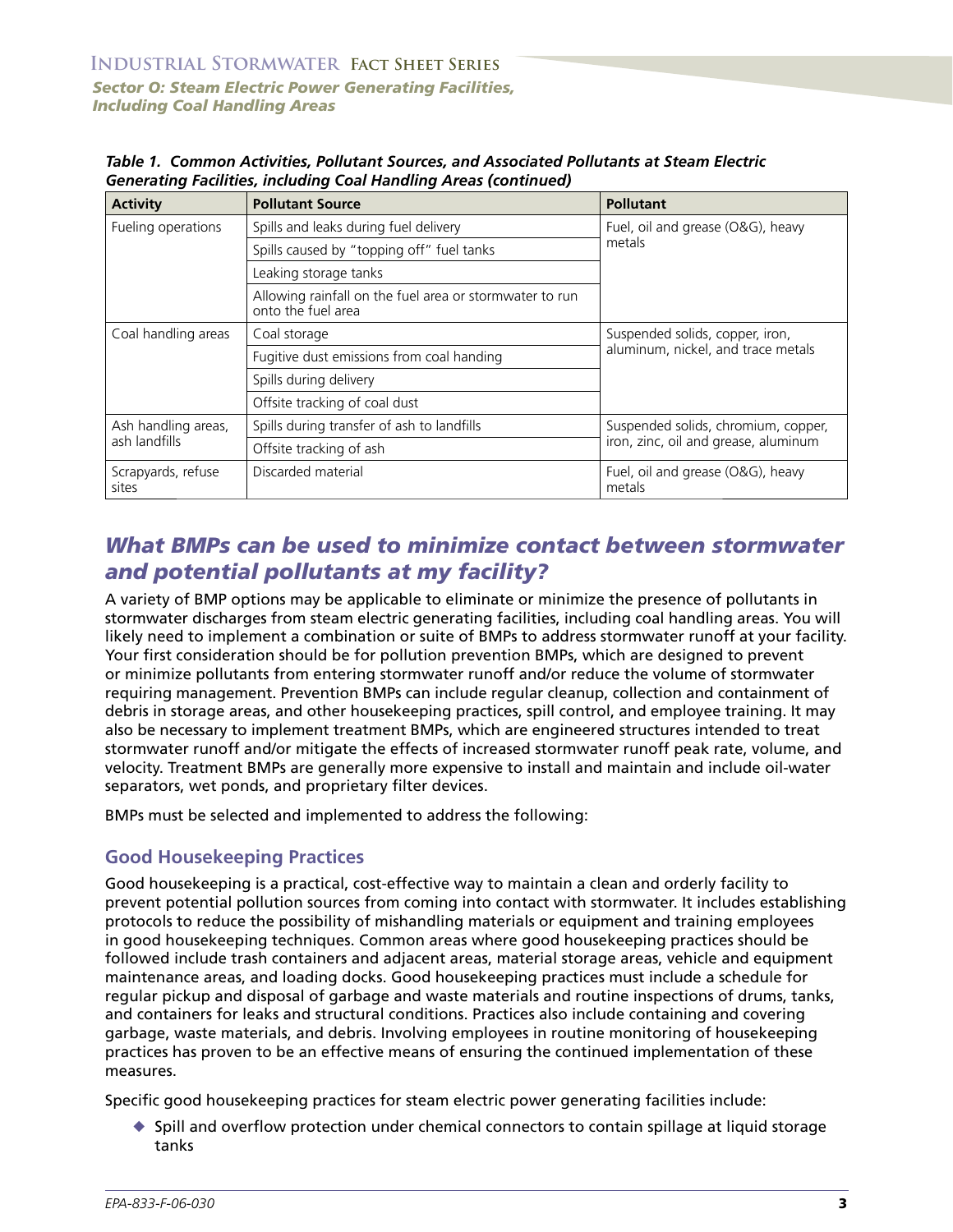- ◆ Dry cleanup methods at liquid storage tank areas
- ◆ Coal pile management
- ◆ Load covers on residue hauling vehicles and ensure gates on trucks are sealed and the truck body is in good condition
- ◆ Containment curbs around loading/unloading areas or tanks
- Techniques to reduce ash residue which may be tracked on to access roads traveled by residue trucks or residue handling vehicles.
- Techniques to reduce ash residue on exit roads leading into and out of residue handling areas

#### **Minimizing Exposure**

Where feasible, minimizing exposure of potential pollutant sources to precipitation is an important control option. Minimizing exposure prevents pollutants, including debris, from coming into contact with precipitation and can reduce the need for BMPs to treat contaminated stormwater runoff. It can also prevent debris from being picked up by stormwater and carried into drains and surface waters. Examples of BMPs for exposure minimization include covering materials or activities with temporary structures (e.g., tarps) when wet weather is expected or moving materials or activities to existing or new permanent structures (e.g., buildings, silos, sheds). Even the simple practice of keeping a dumpster lid closed can be a very effective pollution prevention measure.

#### **Erosion and Sediment Control**

BMPs must be selected and implemented to limit erosion on areas of your site that, due to topography, activities, soils, cover, materials, or other factors are likely to experience erosion. Erosion control BMPs such as seeding, mulching, and sodding prevent soil from becoming dislodged and should be considered first. Sediment control BMPs such as silt fences, sediment ponds, and stabilized entrances trap sediment after it has eroded. Sediment control BMPs should be used to back-up erosion control BMPs.

#### **Management of Runoff**

Your SWPPP must contain a narrative evaluation of the appropriateness of stormwater management practices that divert, infiltrate, reuse, or otherwise manage stormwater runoff so as to reduce the discharge of pollutants. Appropriate measures are highly site-specific, but may include, among others, vegetative swales, collection and reuse of stormwater, inlet controls, snow management, infiltration devices, and wet retention measures.

A combination of preventive and treatment BMPs will yield the most effective stormwater management for minimizing the offsite discharge of pollutants via stormwater runoff. Though not specifically outlined in this fact sheet, BMPs must also address preventive maintenance records or logbooks, regular facility inspections, spill prevention and response, and employee training.

All BMPs require regular maintenance to function as intended. Some management measures have simple maintenance requirements, others are quite involved. You must regularly inspect all BMPs to ensure they are operating properly, including during runoff events. As soon as a problem is found, action to resolve it should be initiated immediately.

Implement BMPs, such as those listed below in Table 2 for the control of pollutants at team electric generating facilities, including coal handling areas, to minimize and prevent the discharge of pollutants in stormwater. Identifying weaknesses in current facility practices will aid the permittee in determining appropriate BMPs that will achieve a reduction in pollutant loadings. BMPs listed in Table 2 are broadly applicable to team electric generating facilities, including coal handling areas; however, this is not a complete list and you are recommended to consult with regulatory agencies or a stormwater engineer/consultant to identify appropriate BMPs for your facility.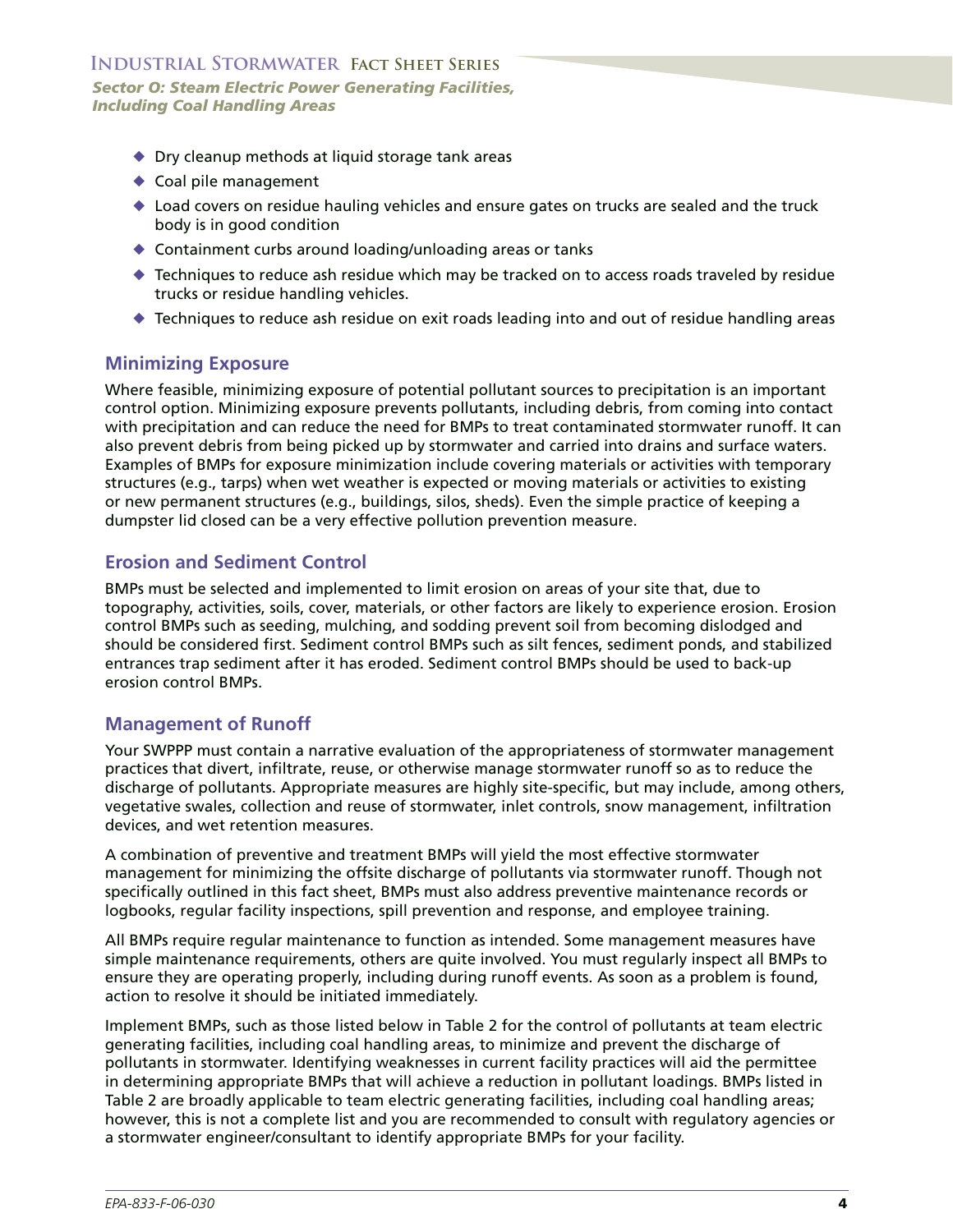*Sector O: Steam Electric Power Generating Facilities, Including Coal Handling Areas* 

*Table 2. BMPs for Potential Pollutant Sources at Steam Electric Generating Facilities, including Coal Handling Areas* 

| <b>Pollutant Source</b>              | <b>BMPs</b>                                                                                                                                                                               |  |
|--------------------------------------|-------------------------------------------------------------------------------------------------------------------------------------------------------------------------------------------|--|
| Coal pile<br>management              | Confine storage to areas outside of drainage pathways and away from surface waters.                                                                                                       |  |
|                                      | Divert stormwater around storage areas with vegetated swales, and/or berms.<br>u                                                                                                          |  |
|                                      | Practice good housekeeping measures such as frequent removal of dust and debris. Cleanup<br>u.<br>methods may include mobile sweepers, scrapers, or scoops.                               |  |
|                                      | $\Box$ Use properly designed basins for collection, containment, and recycling of pile spraying<br>materials.                                                                             |  |
|                                      | $\Box$ Use control measures such as berms, silt fences or waddles to control sediment from leaving<br>storage area.                                                                       |  |
|                                      | Train employees in good housekeeping measures<br>O.                                                                                                                                       |  |
| Fugitive dust                        | Establish procedures to minimize offsite tracking of coal dust.<br>Q.                                                                                                                     |  |
| emissions                            | Use specially designed tires.                                                                                                                                                             |  |
|                                      | $\Box$ Wash vehicles before they leave the site in a designated area where wash water can be<br>controlled.                                                                               |  |
| Delivery vehicles                    | Develop procedure for the inspection of all vehicles arriving on the plant site and ensure overall<br>integrity of the body or container.                                                 |  |
|                                      | $\Box$ Control leakage or spillage from vehicles or containers and ensure that proper protective<br>measuresent.                                                                          |  |
| Fuel oil unloading<br>areas          | $\Box$ Confine loading/unloading activities to designated areas outside drainage pathways and away<br>from surface waters.                                                                |  |
|                                      | $\Box$ Provide diversion berms, dikes or grassed swales around the perimeter of the area to limit<br>run-on.                                                                              |  |
|                                      | $\Box$ Use containment curbs in unloading areas.                                                                                                                                          |  |
|                                      | Use spill and overflow protection (drip pans, drip diapers, etc.) beneath fuel oil connectors.<br>u.                                                                                      |  |
|                                      | $\Box$ For rail transfer, a drip pan shall be installed within the rails to collect spillage from the tank.                                                                               |  |
|                                      | Develop and implement spill prevention, containment, and countermeasure (SPCC) plans.<br>u                                                                                                |  |
|                                      | Train employees in spill prevention, control and cleanup.<br>u.                                                                                                                           |  |
|                                      | Personnel familiar with spill prevention and response procedures should be present during<br>Q.<br>unloading to ensure that any leaks or spills are immediately contained and cleaned up. |  |
| Chemical loading/<br>unloading areas | $\Box$ Cover chemical loading/unloading areas and store chemicals indoors, when possible.                                                                                                 |  |
|                                      | Provide diversion berms, dikes or grassed swales around the perimeter of the area to limit<br>u.<br>run-on.                                                                               |  |
|                                      | Use containment curbs at chemical loading/unloading areas.<br>o.                                                                                                                          |  |
|                                      | Develop and implement spill prevention, containment, and countermeasure (SPCC) plans.<br>u                                                                                                |  |
|                                      | Train employees in spill prevention, control and cleanup.<br>u                                                                                                                            |  |
|                                      | Personnel familiar with spill prevention and response procedures should be present during<br>⊔<br>unloading to ensure that any leaks or spills are immediately contained and cleaned up.  |  |
| Miscellaneous<br>loading/unloading   | $\Box$ Confine loading/unloading activities to designated areas outside drainage pathways and away<br>from surface waters.                                                                |  |
|                                      | Inspect containers for leaks or damage prior to loading/unloading.<br>❏                                                                                                                   |  |
|                                      | Avoid loading/unloading materials in the rain or provide cover or other protection for loading<br>⊔<br>docks.                                                                             |  |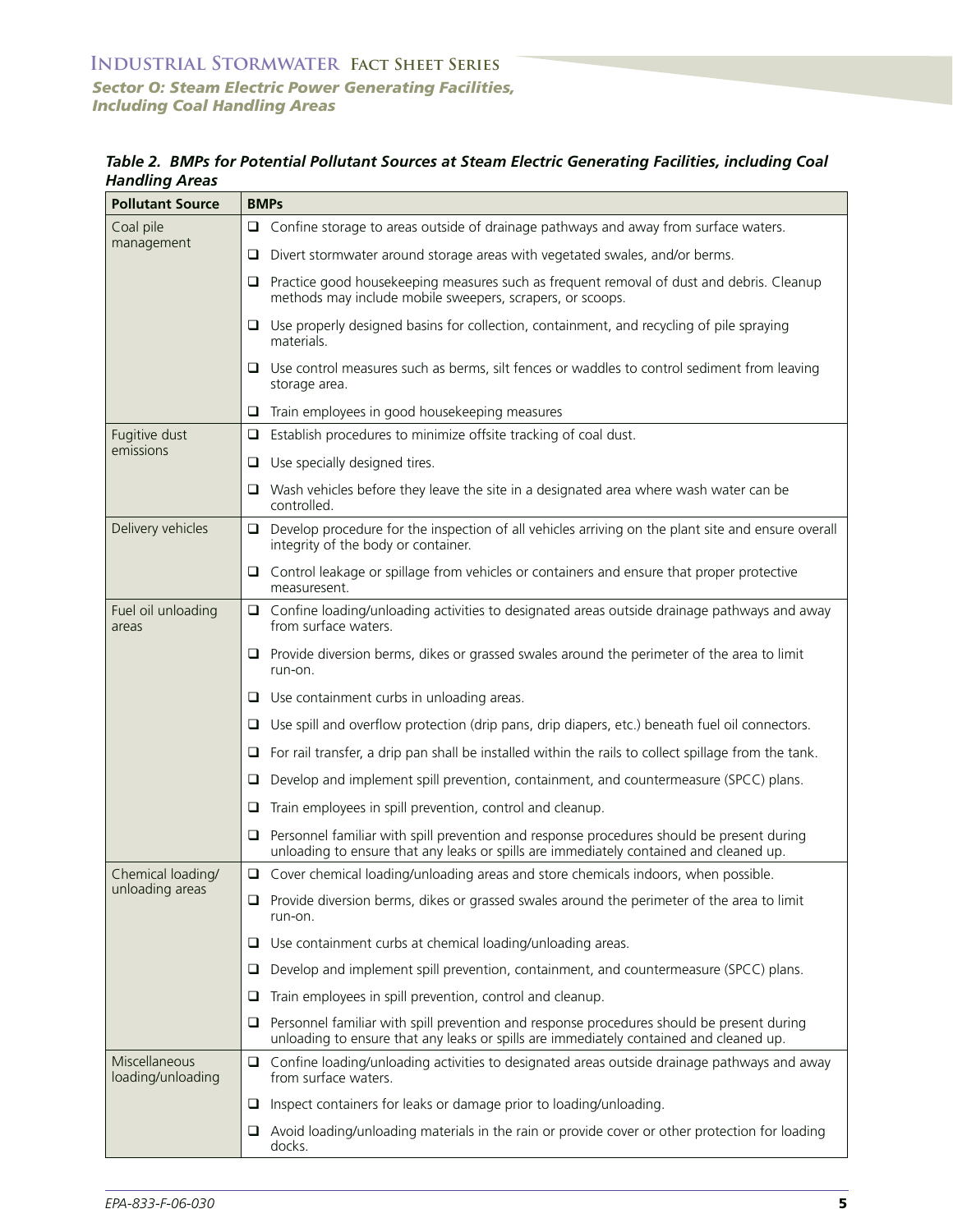| <b>Pollutant Source</b>            | <b>BMPs</b>                                                                                                                                                                                                                                                                                                                                                                             |  |
|------------------------------------|-----------------------------------------------------------------------------------------------------------------------------------------------------------------------------------------------------------------------------------------------------------------------------------------------------------------------------------------------------------------------------------------|--|
| Miscellaneous<br>loading/unloading | $\Box$ Provide diversion berms, dikes or grassed swales around the perimeter of the area to limit<br>run-on.                                                                                                                                                                                                                                                                            |  |
| (continued)                        | $\Box$ Cover loading and unloading areas and perform these activities on an impervious pad to enable<br>easy collection of spilled materials.                                                                                                                                                                                                                                           |  |
|                                    | $\Box$ Slope the impervious concrete floor or pad to collect spills and leaks and convey them to proper<br>containment and treatment.                                                                                                                                                                                                                                                   |  |
|                                    | Regularly sweep area to minimize debris on the ground.<br>u.                                                                                                                                                                                                                                                                                                                            |  |
| Liquid storage tanks               | Cover and/or enclose chemical storage areas (including temporary cover such as a tarp that<br>prevents contact with precipitation). Provide secondary containment around chemical storage<br>areas.                                                                                                                                                                                     |  |
|                                    | $\Box$ If containment structures have drains, ensure that the drains have valves, and that valves<br>are maintained in the closed position. Institute protocols for checking/testing stormwater in<br>containment areas prior to discharge.                                                                                                                                             |  |
|                                    | $\Box$ Use double-walled tanks with overflow protection.                                                                                                                                                                                                                                                                                                                                |  |
|                                    | $\Box$ Locate storage areas away from high traffic areas and surface waters.                                                                                                                                                                                                                                                                                                            |  |
|                                    | Inspect storage tanks and piping systems (pipes, pumps, flanges, couplings, hoses, and valves)<br>⊔<br>for failures or leaks and perform preventive maintenance.                                                                                                                                                                                                                        |  |
|                                    | Maintain an inventory of fluids to identify leakage.<br>□                                                                                                                                                                                                                                                                                                                               |  |
|                                    | Provide fluid level indicators.<br>⊔                                                                                                                                                                                                                                                                                                                                                    |  |
|                                    | Properly dispose of chemicals that are no longer in use.<br>u                                                                                                                                                                                                                                                                                                                           |  |
|                                    | $\Box$ Store and handle reactive, ignitable, or flammable liquids in compliance with applicable local<br>fire codes, local zoning codes, and the National Electric Code.                                                                                                                                                                                                                |  |
|                                    | $\Box$ Provide drip pads/pans where chemicals are transferred from one container to another to allow<br>for recycling of spills and leaks.                                                                                                                                                                                                                                              |  |
|                                    | $\Box$ Use dry cleanup methods.                                                                                                                                                                                                                                                                                                                                                         |  |
|                                    | Develop and implement spill plans or spill prevention, containment, and countermeasure<br>O.<br>(SPCC) plans, if required for your facility.                                                                                                                                                                                                                                            |  |
|                                    | Train employees in spill prevention and control and proper materials management.<br>□                                                                                                                                                                                                                                                                                                   |  |
| Large bulk fuel<br>storage         | If area is uncovered, connect sump outlet to sanitary sewer (if possible) or an oil/water<br>$\Box$<br>separator, catch basin filter, etc. If connecting to a sanitary sewer check with the system<br>operator to ensure that the discharge is acceptable. If implementing separator or filter<br>technologies ensure that regular inspections and maintenance procedures are in place. |  |
| Above ground tanks                 | Provide secondary containment, such as dikes, with a height sufficient to contain a spill<br>⊔<br>(the greater of 10 percent of the total enclosed tank volume or 110 percent of the volume<br>contained in the largest tank).                                                                                                                                                          |  |
|                                    | $\Box$ If containment structures have drains, ensure that the drains have valves, and that valves<br>are maintained in the closed position. Institute protocols for checking/testing stormwater in<br>containment areas prior to discharge.                                                                                                                                             |  |
|                                    | Use double-walled tanks with overflow protection.<br>u                                                                                                                                                                                                                                                                                                                                  |  |
|                                    | Keep liquid transfer nozzles/hoses in secondary containment area.<br>⊔                                                                                                                                                                                                                                                                                                                  |  |
|                                    | Develop and implement spill plans or spill prevention, containment, and countermeasure<br>⊔<br>(SPCC) plans, if required for your facility.                                                                                                                                                                                                                                             |  |
|                                    | Train employees in spill prevention and control.<br>⊔                                                                                                                                                                                                                                                                                                                                   |  |

*Table 2. BMPs for Potential Pollutant Sources at Steam Electric Generating Facilities, including Coal Handling Areas (continued)*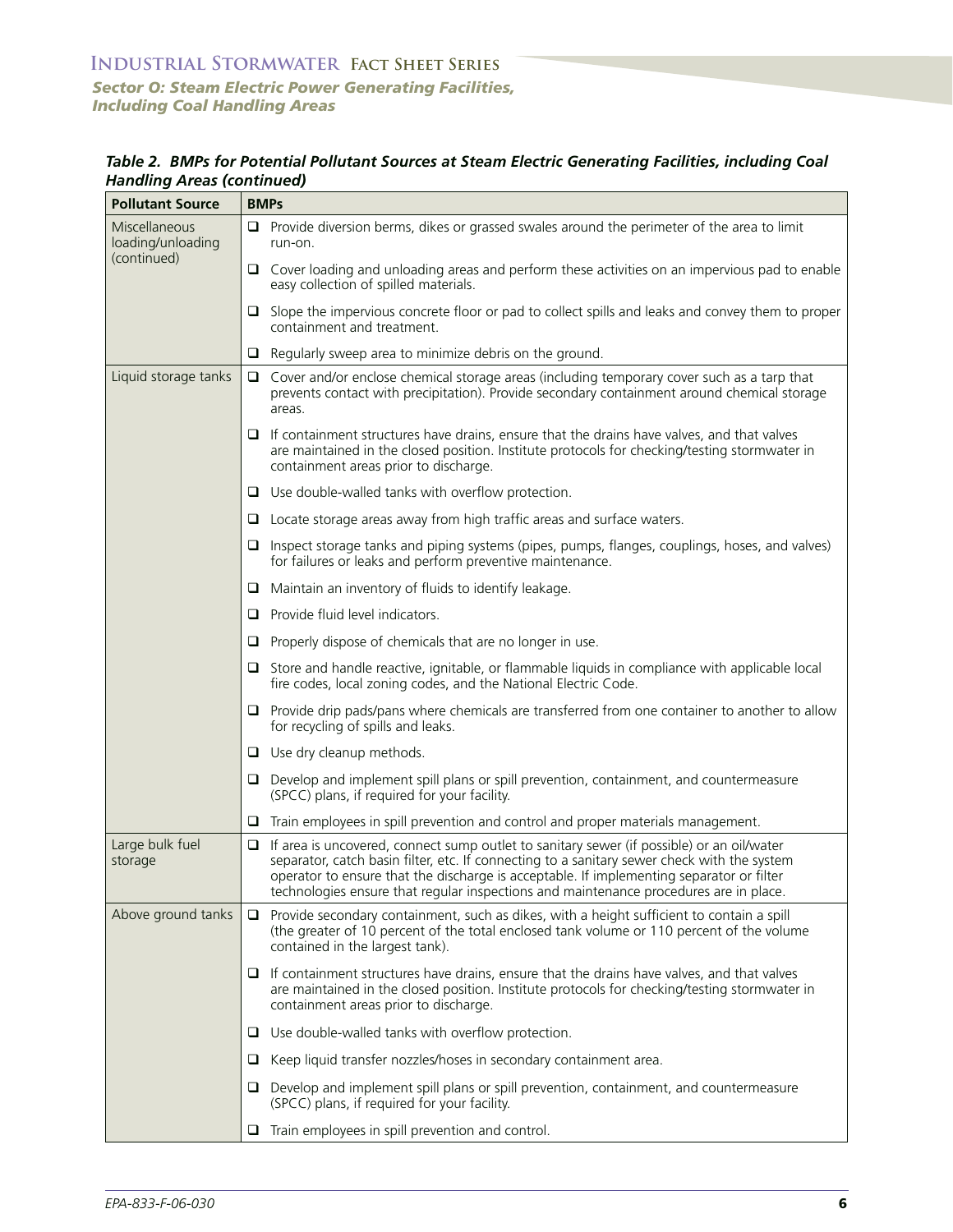| <b>Pollutant Source</b>     | <b>BMPs</b>                                                                                                                                                                                                                        |  |
|-----------------------------|------------------------------------------------------------------------------------------------------------------------------------------------------------------------------------------------------------------------------------|--|
| Oil bearing                 | Construct level grades and gravel surfaces to retard flows and limit the spread of spills.<br>o.                                                                                                                                   |  |
| equipment<br>switchyards    | Collect stormwater runoff in perimeter ditches.<br>o.                                                                                                                                                                              |  |
| Residue hauling<br>vehicles | Inspect all residue hauling vehicles for proper covering over the load, adequate gate sealing,<br>o.<br>and overall integrity of the body or container.                                                                            |  |
|                             | Repair vehicles lacking in the above qualities.<br>o.                                                                                                                                                                              |  |
| Ash loading areas           | Clear the ash building floor and immediately adjacent roadways of spillage, debris, and excess<br>u<br>water before each loaded vehicle departs                                                                                    |  |
| Vehicle and                 | Good Housekeeping                                                                                                                                                                                                                  |  |
| equipment<br>maintenance    | Eliminate floor drains that are connected to the storm or sanitary sewer; if necessary, install a<br>u<br>sump that is pumped regularly. Collected wastes should be properly treated or disposed of by a<br>licensed waste hauler. |  |
|                             | Do all cleaning at a centralized station so the solvents stay in one area.<br>u                                                                                                                                                    |  |
|                             | If parts are dipped in liquid, remove them slowly to avoid spills.<br>o.                                                                                                                                                           |  |
|                             | Use drip pans, drain boards, and drying racks to direct drips back into a fluid holding tank for<br>u<br>reuse.                                                                                                                    |  |
|                             | Drain all parts of fluids prior to disposal. Oil filters can be crushed and recycled.<br>u                                                                                                                                         |  |
|                             | Promptly transfer used fluids to the proper container; do not leave full drip pans or other open<br>u<br>containers around the shop. Empty and clean drip pans and containers.                                                     |  |
|                             | Clean up leaks, drips, and other spills without using large amounts of water. Use absorbents<br>u.<br>for dry cleanup whenever possible.                                                                                           |  |
|                             | Prohibit the practice of hosing down an area where the practice would result in the discharge<br>⊔<br>of pollutants to a stormwater system.                                                                                        |  |
|                             | Do not pour liquid waste into floor drains, sinks, outdoor storm drain inlets, or other storm<br>u.<br>drains or sewer connections.                                                                                                |  |
|                             | Maintain an organized inventory of materials.<br>u                                                                                                                                                                                 |  |
|                             | Eliminate or reduce the number and amount of hazardous materials and waste by substituting<br>o<br>nonhazardous or less hazardous materials.                                                                                       |  |
|                             | Label and track the recycling of waste material (e.g., used oil, spent solvents, batteries).<br>u                                                                                                                                  |  |
|                             | $\Box$ Store batteries and other significant materials inside.                                                                                                                                                                     |  |
|                             | □ Dispose of greasy rags, oil filters, air filters, batteries, spent coolant, and degreasers in<br>compliance with RCRA regulations.                                                                                               |  |
|                             | Minimizing Exposure                                                                                                                                                                                                                |  |
|                             | Perform all cleaning operations indoors or under covering when possible. Conduct the cleaning<br>u<br>operations in an area with a concrete floor with no floor drainage other than to sanitary sewers<br>or treatment facilities. |  |
|                             | If operations are uncovered, perform them on a concrete pad that is impervious and contained.<br>u                                                                                                                                 |  |
|                             | Park vehicles and equipment indoors or under a roof whenever possible and maintain proper<br>u<br>control of oil leaks/spills.                                                                                                     |  |
|                             | Check vehicles closely for leaks and use pans to collect fluid when leaks occur.<br>□                                                                                                                                              |  |

*Table 2. BMPs for Potential Pollutant Sources at Steam Electric Generating Facilities, including Coal Handling Areas (continued)*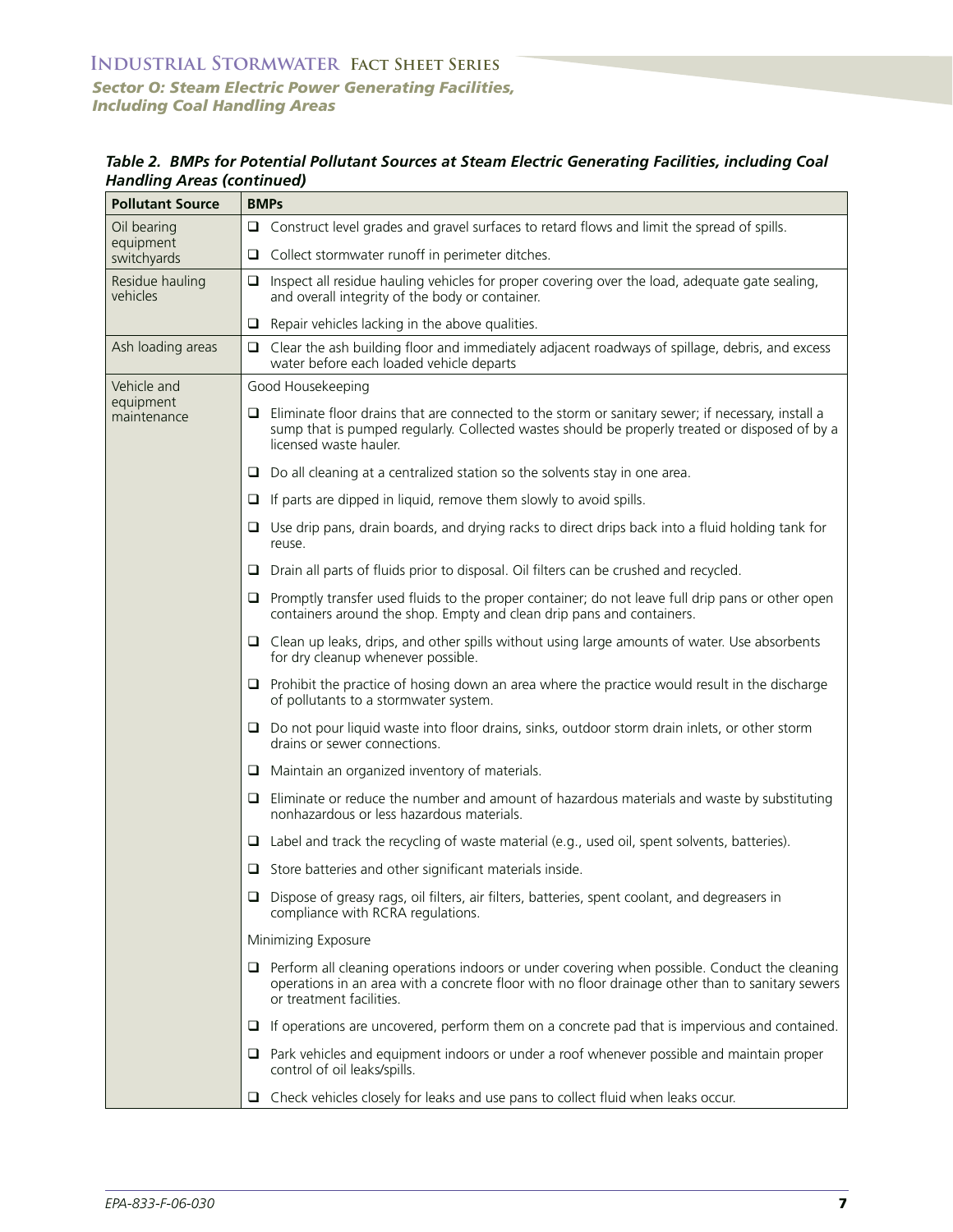| <b>Pollutant Source</b>                 | <b>BMPs</b>                                                                                                                                                                                                                                            |  |
|-----------------------------------------|--------------------------------------------------------------------------------------------------------------------------------------------------------------------------------------------------------------------------------------------------------|--|
| Vehicle and                             | Management of Runoff                                                                                                                                                                                                                                   |  |
| equipment<br>maintenance<br>(continued) | $\Box$ Use berms, curbs, or grassed swales other diversion measures to ensure that stormwater runoff<br>from other parts of the facility does not flow over the maintenance area.                                                                      |  |
|                                         | $\Box$ Collect the stormwater runoff from the cleaning area and provide treatment or recycling.                                                                                                                                                        |  |
|                                         | Discharge vehicle wash or rinse water to the sanitary sewer (if allowed by sewer authority),<br>⊔<br>wastewater treatment, a land application site, or recycle on-site. DO NOT discharge washwater<br>to a storm drain or to surface water.            |  |
|                                         | Inspections and Training                                                                                                                                                                                                                               |  |
|                                         | $\Box$ Inspect the maintenance area regularly to ensure BMPs are implemented.                                                                                                                                                                          |  |
|                                         | Train employees on waste control and disposal procedures.<br>⊔                                                                                                                                                                                         |  |
| Material storage                        | Store materials indoors.<br>$\Box$                                                                                                                                                                                                                     |  |
| areas                                   | Cover material with a temporary covering made of polyethylene, polyurethane, polypropylene,<br>u<br>or hypalon.                                                                                                                                        |  |
|                                         | $\Box$ Provide diversion berms, dikes or grassed swales around the perimeter of the area to limit<br>run-on.                                                                                                                                           |  |
|                                         | Construct an enclosure or build a berm around the area.<br>⊔                                                                                                                                                                                           |  |
|                                         | Regularly sweep area to minimize debris on the ground.<br>u                                                                                                                                                                                            |  |
|                                         | Train employees in spill prevention, control, cleanup and proper materials management<br>⊔<br>techniques.                                                                                                                                              |  |
| Fueling operations                      | Conduct fueling operations (including the transfer of fuel from tank trucks) on an impervious<br>□<br>or contained pad or under a roof or canopy where possible. Covering should extend beyond<br>spill containment pad to prevent rain from entering. |  |
|                                         | $\Box$ When fueling in uncovered area, use a concrete pad (not asphalt, which is not chemically<br>resistant to the fuels being handled).                                                                                                              |  |
|                                         | $\Box$ Use drip pans where leaks or spills of fuel can occur and where making and breaking hose<br>connections.                                                                                                                                        |  |
|                                         | $\Box$ Use fueling hoses with check valves to prevent hose drainage after filling.                                                                                                                                                                     |  |
|                                         | Keep spill cleanup materials readily available.<br>u                                                                                                                                                                                                   |  |
|                                         | $\Box$ Clean up spills and leaks immediately.                                                                                                                                                                                                          |  |
|                                         | Minimize/eliminate run-on onto fueling areas with diversion dikes, berms, curbing, surface<br>grading or other equivalent measures.                                                                                                                    |  |
|                                         | Collect stormwater runoff and provide treatment or recycling.<br>⊔                                                                                                                                                                                     |  |
|                                         | Provide curbing or posts around fuel pumps to prevent collisions from vehicles.<br>⊔                                                                                                                                                                   |  |
|                                         | Use dry cleanup methods for fuel area rather than hosing the fuel area down.<br>⊔                                                                                                                                                                      |  |
|                                         | Perform preventive maintenance on storage tanks to detect potential leaks before they occur.<br>⊔                                                                                                                                                      |  |
|                                         | Inspect the fueling area to detect problems before they occur.<br>⊔                                                                                                                                                                                    |  |
|                                         | Discourage "topping off" of fuel tanks.<br>u                                                                                                                                                                                                           |  |
|                                         | Train personnel on vehicle fueling BMPs.<br>⊔                                                                                                                                                                                                          |  |

*Table 2. BMPs for Potential Pollutant Sources at Steam Electric Generating Facilities, including Coal Handling Areas (continued)*